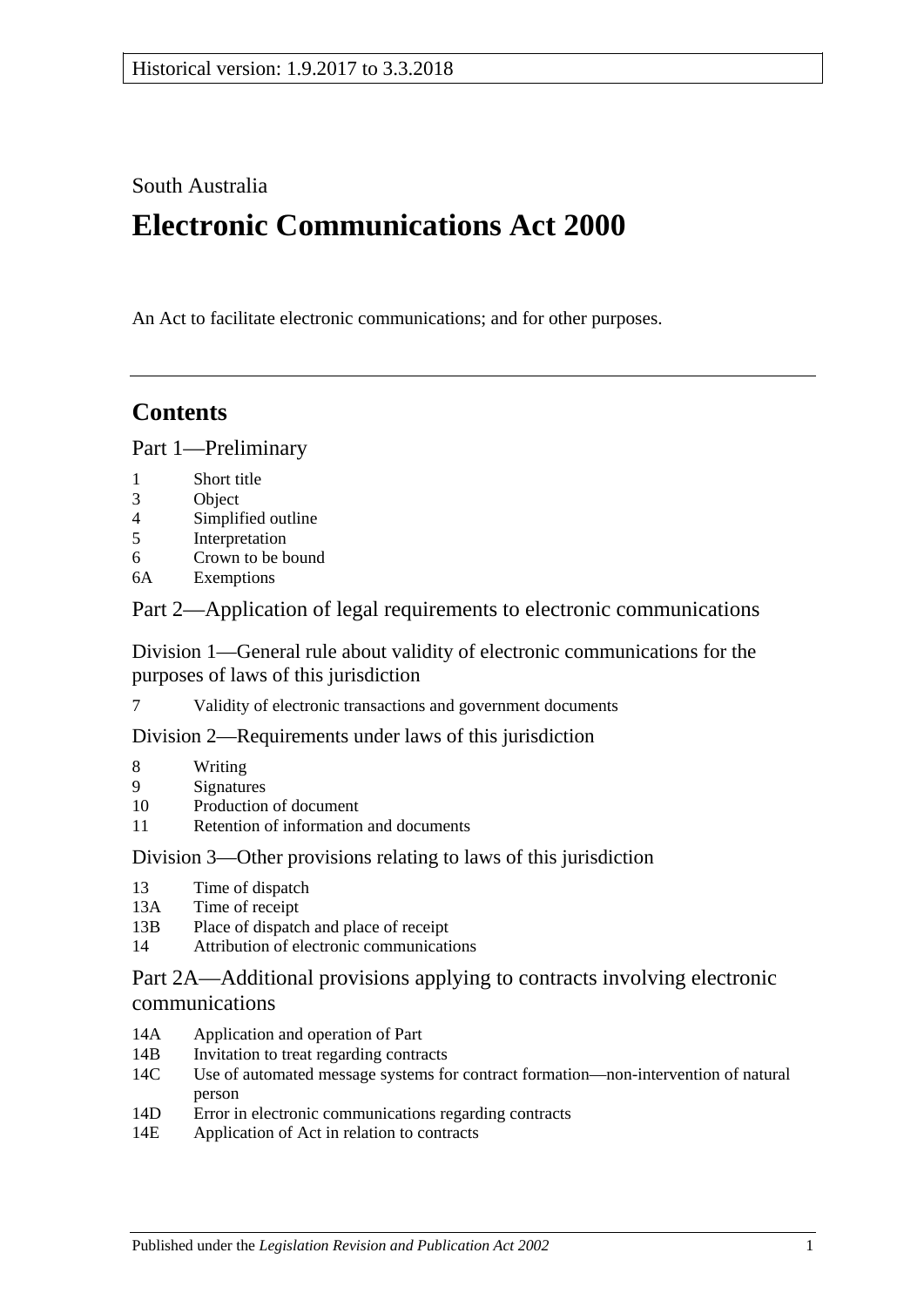## [Part 3—Issue of government documents by approved information system](#page-14-1)

- 15 [Application of Part](#page-14-2)
- 16 [Minister may approve means of issue](#page-15-0)
- 17 [Approval for electronic issue of government document](#page-15-1)
- 18 [Electronic issue authorised if approved and consent given](#page-15-2)
- 19 [Usage rules must be complied with](#page-16-0)
- 20 [Prescribed modifications](#page-16-1)
- 21 [Evidentiary](#page-16-2)

[Part 4—Miscellaneous](#page-16-3)

- 22 [Delegation](#page-16-4)
- 23 [Regulations](#page-16-5)

[Legislative history](#page-18-0)

## <span id="page-1-0"></span>**The Parliament of South Australia enacts as follows:**

## **Part 1—Preliminary**

### <span id="page-1-1"></span>**1—Short title**

This Act may be cited as the *Electronic Communications Act 2000*.

## <span id="page-1-2"></span>**3—Object**

The object of this Act is to provide a regulatory framework that—

- (a) recognises the importance of the information economy to the future economic and social prosperity of Australia; and
- (b) facilitates the use of electronic communications; and
- (c) promotes business and community confidence in the use of electronic communications; and
- (d) enables business and the community to use electronic communications in their dealings with government.

## <span id="page-1-3"></span>**4—Simplified outline**

- (1) The following is a simplified outline of this Act:
	- (a) for the purposes of a law of this jurisdiction, a transaction is not invalid because it took place by means of one or more electronic communications; and
	- (ab) for the purposes of the law of this jurisdiction, a government document is not invalid because it was issued by means of 1 or more electronic communications; and
	- (b) the following requirements imposed under a law of this jurisdiction can generally be met in electronic form:
		- (i) a requirement to give information in writing;
		- (ii) a requirement to provide a signature;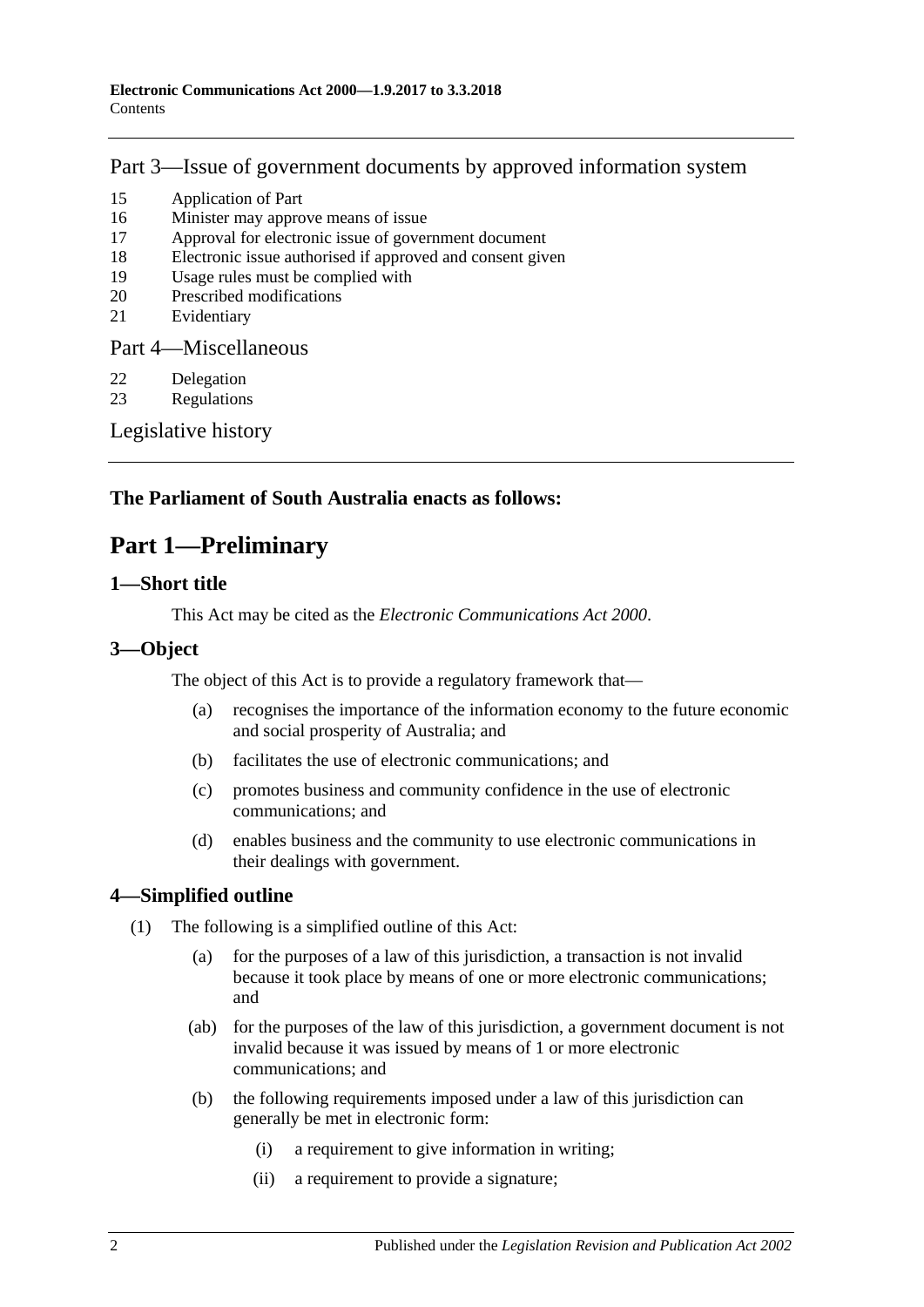- (iii) a requirement to produce a document;
- (iv) a requirement to record information;
- (v) a requirement to retain a document; and
- (c) for the purposes of a law of this jurisdiction, provision is made for determining the time and place of the dispatch and receipt of an electronic communication; and
- (d) the purported originator of an electronic communication is bound by it for the purposes of a law of this jurisdiction only if the communication was sent by the purported originator or with the authority of the purported originator.
- (2) [Part 2A](#page-12-1) contains provisions applying to contracts involving electronic communications, including provisions (relating to the internet in particular) for the following:
	- (a) an unaddressed proposal to form a contract is to be regarded as an invitation to make offers, rather than as an offer that if accepted would result in a contract;
	- (b) a contract formed automatically is not invalid, void or unenforceable because there was no human review or intervention;
	- (c) a portion of an electronic communication containing an input error can be withdrawn in certain circumstances;
	- (d) the application of certain provisions of [Part 2](#page-5-1) to the extent they do not apply of their own force.
- (3) [Part 3](#page-14-1) contains provisions applying to the issue of a government document by means of an approved information system and enables the issue of a government document by means of electronic communication in circumstances where an Act provides for the issue of the document only in the form of a physical document or item.

#### <span id="page-2-0"></span>**5—Interpretation**

(1) In this Act, unless the contrary intention appears—

*addressee* of an electronic communication means a person who is intended by the originator to receive the electronic communication, but does not include a person acting as an intermediary with respect to the electronic communication;

*approved information system* means an information system approved under section  $16(1)(a)$ ;

*automated message system* means a computer program or an electronic or other automated means used to initiate an action or respond to data messages in whole or in part, without review or intervention by a natural person each time an action is initiated or a response is generated by the system;

*consent* includes consent that can reasonably be inferred from the conduct of the person concerned, but does not include consent given subject to conditions unless the conditions are complied with;

*data* includes the whole or part of a computer program within the meaning of the *Copyright Act 1968* of the Commonwealth;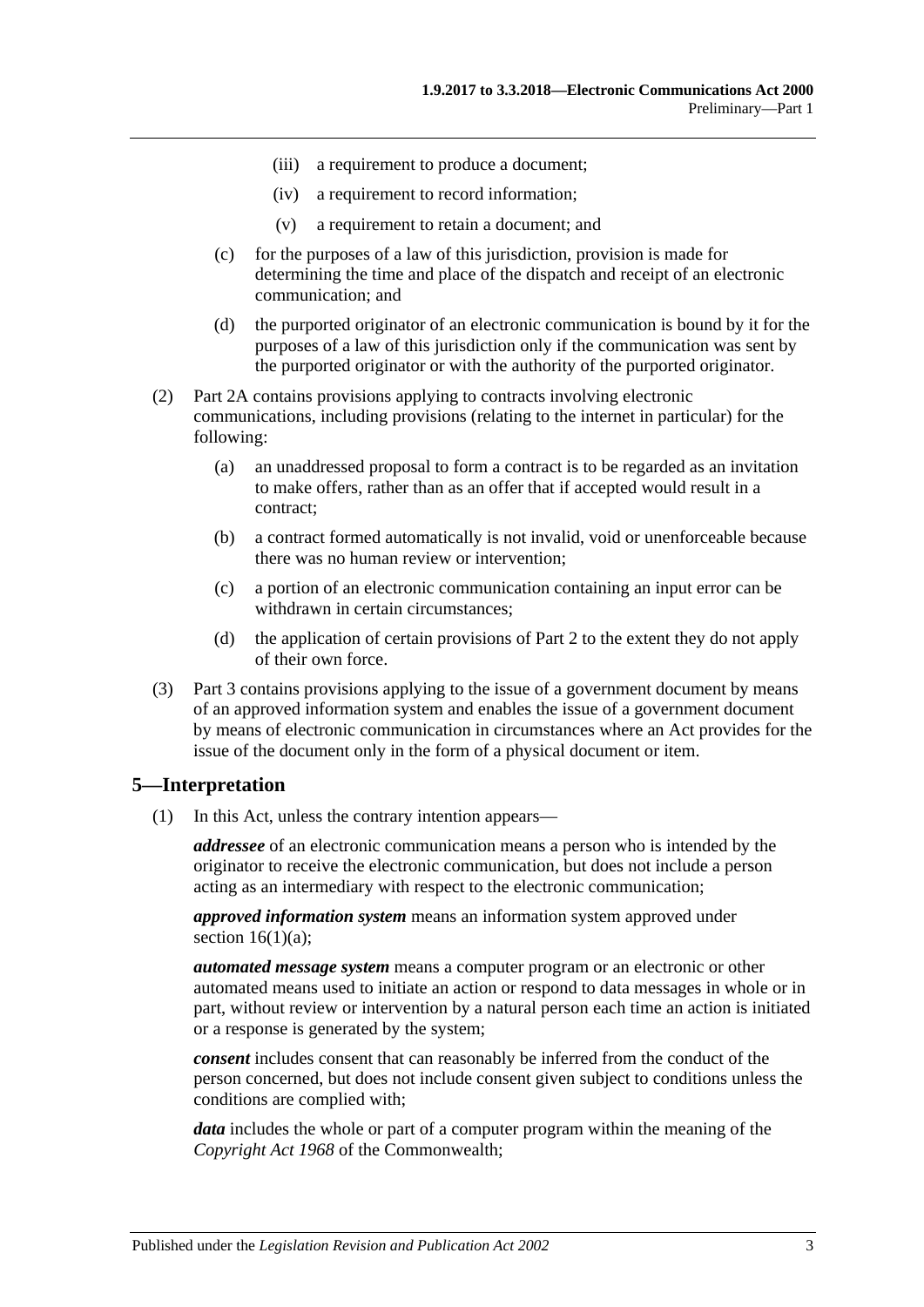*data storage device* means any article or material (for example, a disk) from which information is capable of being reproduced, with or without the aid of any other article or device;

*electronic communication* means—

- a communication of information in the form of data, text or images by means of guided or unguided electromagnetic energy, or both; or
- (b) a communication of information in the form of sound by means of guided or unguided electromagnetic energy, or both, where the sound is processed at its destination by an automated voice recognition system;

*government agency* means—

- (a) a Minister of the Crown; or
- (b) a person who holds an office established by an Act; or
- (c) an administrative unit of the Public Service; or
- (d) South Australia Police; or
- (e) a council; or
- (f) an incorporated or unincorporated body—
	- (i) established or continued in existence for a public purpose by an Act; or
	- (ii) established or continued in existence for a public purpose under an Act (other than an Act providing for the incorporation of companies or associations, co-operatives, societies or other voluntary organisations); or
	- (iii) subject to control or direction by the Governor, a Minister of the Crown or other instrumentality or agency of the Crown or a council (whether or not the body is established or continued in existence by or under an Act); or
- (g) a person or body declared by the regulations to be a government agency;

*government document* means a document issued by or on behalf of a government agency that does not itself constitute a transaction (whether or not the document is issued as a result of a transaction or in connection with 1 or more transactions);

#### **Examples—**

Government documents would include licences, permits and certificates.

*information* means information in the form of data, text, images or sound;

*information system* means a system for generating, sending, receiving, storing or otherwise processing electronic communications;

*information technology requirements* includes software requirements;

*law of this jurisdiction* means any law in force in this jurisdiction, whether in the civil or criminal jurisdiction and whether written or unwritten, but does not include a law of the Commonwealth;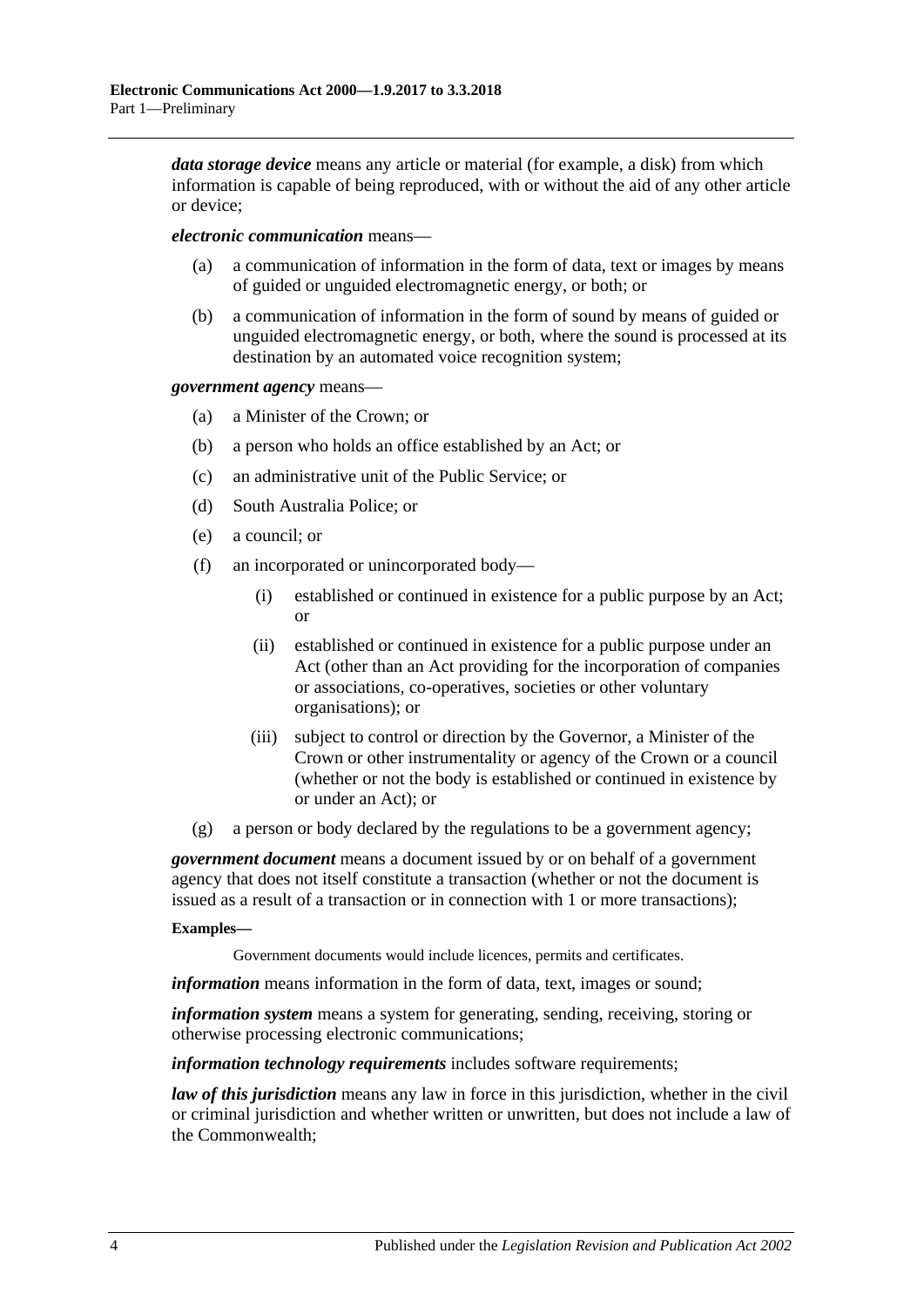*non-profit body* means a body that is not carried on for the purposes of profit or gain to its individual members and is, by the terms of the body's constitution, prohibited from making any distribution, whether in money, property or otherwise, to its members;

*originator* of an electronic communication means a person by whom, or on whose behalf, the electronic communication has been sent or generated before storage, if any, but does not include a person acting as an intermediary with respect to the electronic communication;

*performance* of a contract includes non-performance of the contract;

#### *place of business* means—

- (a) in relation to a person, other than an entity referred to in [paragraph](#page-4-1) (b)—a place where the person maintains a non-transitory establishment to pursue an economic activity other than the temporary provision of goods or services out of a specific location; or
- <span id="page-4-1"></span>(b) in relation to a government, an authority of a government or a non-profit body—a place where any operations or activities are carried out by that government, authority or body;

#### *responsible Minister* means—

- (a) in relation to a government document issued under an Act—the Minister to whom the administration of that Act is committed; or
- (b) in relation to any other government document—the Minister responsible for the relevant government agency;

#### *this jurisdiction* means South Australia;

#### *transaction* includes—

- (a) any transaction in the nature of a contract, agreement or other arrangement; and
- (b) any statement, declaration, demand, notice or request, including an offer and the acceptance of an offer, that the parties are required to make or choose to make in connection with the formation or performance of a contract, agreement or other arrangement; and
- (c) any transaction of a non-commercial nature; and
- (d) any application or request made, or notice or information provided, by a person seeking the issue of a government document or who has been issued a government document;

*usage rules* means rules approved under section [16\(1\)\(b\).](#page-15-4)

- (2) Notes in the text of this Act do not form part of this Act.
- (3) Usage rules are not statutory instruments for the purposes of the law of the State and are not regulations for the purposes of the *[Subordinate Legislation Act](http://www.legislation.sa.gov.au/index.aspx?action=legref&type=act&legtitle=Subordinate%20Legislation%20Act%201978) 1978*.

#### <span id="page-4-0"></span>**6—Crown to be bound**

This Act binds the Crown in right of South Australia and, in so far as the legislative power of Parliament permits, the Crown in all its other capacities.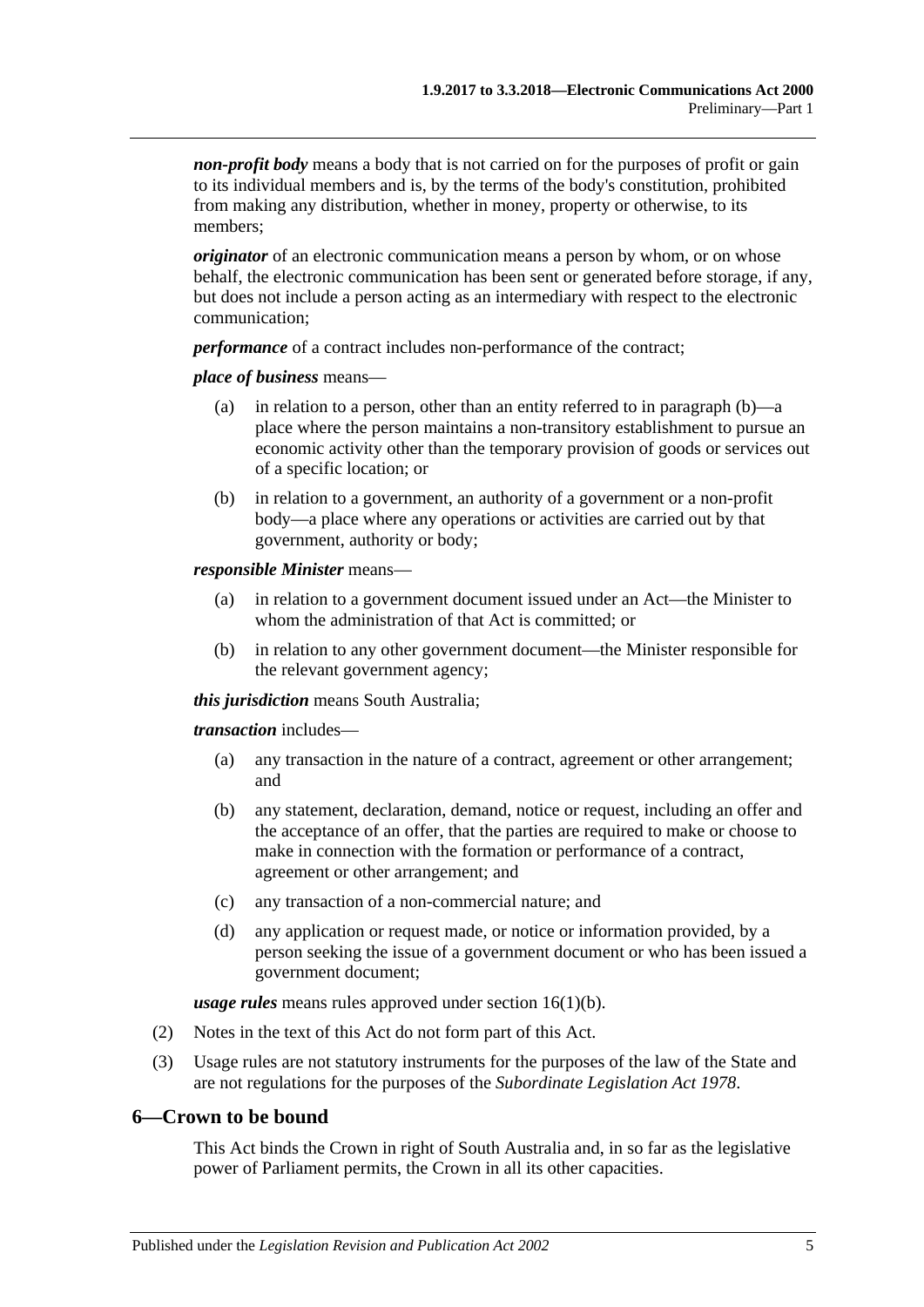#### <span id="page-5-0"></span>**6A—Exemptions**

- (1) The regulations may provide that all or specified provisions of this Act do not apply
	- to transactions, requirements, permissions, electronic communications or other matters specified, or of classes specified, in the regulations for the purposes of this section; or
	- (ab) to government documents specified, or of classes specified, in the regulations for the purposes of this section; or
	- (b) in circumstances specified, or of classes specified, in the regulations for the purposes of this section.
- (2) The regulations may provide that all or specified provisions of this Act do not apply to specified laws of this jurisdiction.

## <span id="page-5-1"></span>**Part 2—Application of legal requirements to electronic communications**

## <span id="page-5-2"></span>**Division 1—General rule about validity of electronic communications for the purposes of laws of this jurisdiction**

#### <span id="page-5-3"></span>**7—Validity of electronic transactions and government documents**

- (1) For the purposes of a law of this jurisdiction, a transaction is not invalid because it took place wholly or partly by means of one or more electronic communications.
- (2) For the purposes of a law of this jurisdiction, a government document is not invalid because it was issued wholly or partly by means of 1 or more electronic communications.
- (3) The general rules in this section do not apply in relation to the validity of a transaction or government document to the extent to which another, more specific, provision of this Act deals with the validity of the transaction or document.

## <span id="page-5-4"></span>**Division 2—Requirements under laws of this jurisdiction**

#### <span id="page-5-5"></span>**8—Writing**

- <span id="page-5-6"></span>(1) If, under a law of this jurisdiction, a person is required to give information in writing, that requirement is taken to have been met if the person gives the information by means of an electronic communication, where—
	- (a) at the time the information was given, it was reasonable to expect that the information would be readily accessible so as to be useable for subsequent reference; and
	- (b) the person to whom the information is required to be given consents to the information being given by means of an electronic communication.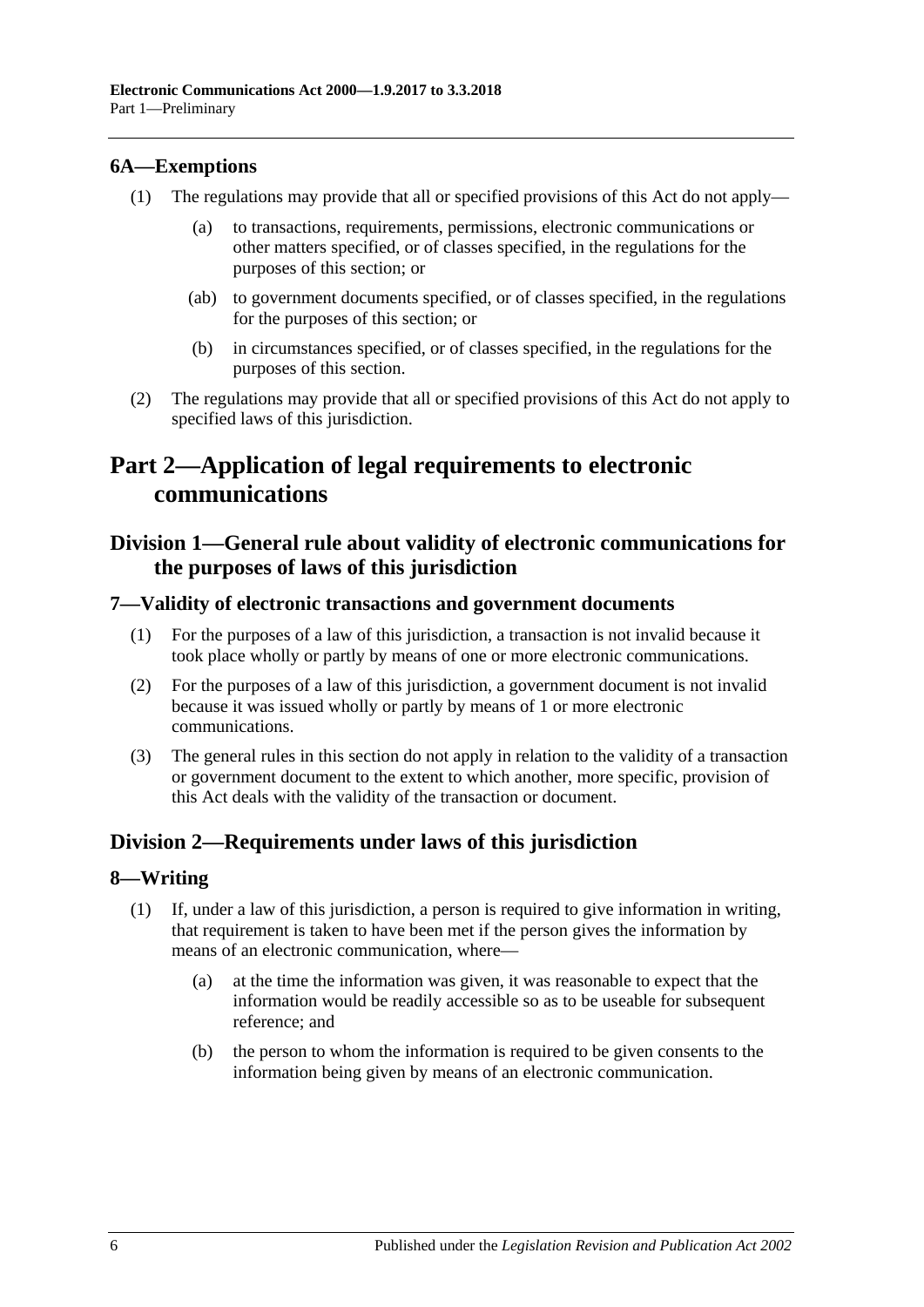- (2) If, under a law of this jurisdiction, a person is permitted to give information in writing, the person may give the information by means of an electronic communication, where—
	- (a) at the time the information was given, it was reasonable to expect that the information would be readily accessible so as to be useable for subsequent reference; and
	- (b) the person to whom the information is permitted to be given consents to the information being given by means of an electronic communication.
- <span id="page-6-1"></span><span id="page-6-0"></span>(2a) For the purposes of [subsections](#page-5-6) (1)(b) and [\(2\)\(b\),](#page-6-0) a person to whom prescribed legal proceedings relate will be taken to have consented to any information required or permitted to be given to the person in relation to those proceedings by means of an electronic communication.
- (2b) [Subsection \(2a\)](#page-6-1) only applies if, before giving the information by means of an electronic communication, it has been ascertained that the person, or a legal practitioner representing that person, will be readily able to access or download, and (if required) print, the information.
- (3) For the purposes of [subsections](#page-5-6)  $(1)(b)$  and  $(2)(b)$ , a person who is required to be given a government document under any Act or law will be taken to have consented to the document being given by means of an electronic communication if the person has provided an email address to the relevant government agency for that purpose.
- (3a) This section does not affect the operation of usage rules applicable under [Part 3](#page-14-1) or of any other law of this jurisdiction that makes provision for or in relation to requiring or permitting information to be given, in accordance with particular information technology requirements—
	- (a) on a particular kind of data storage device; or
	- (b) by means of a particular kind of electronic communication,

(and the usage rules or other law will be taken to apply to the exclusion of this section).

- (4) This section applies to a requirement or permission to give information, whether the expression *give*, *send* or *serve*, or any other expression, is used.
- (5) For the purposes of this section, *giving information* includes, but is not limited to, the following:
	- (a) making an application;
	- (b) making or lodging a claim;
	- (c) giving, sending or serving a notification;
	- (d) lodging a return;
	- (e) making a request;
	- (f) making a declaration;
	- (g) lodging or issuing a certificate;
	- (h) making, varying or cancelling an election;
	- (i) lodging an objection;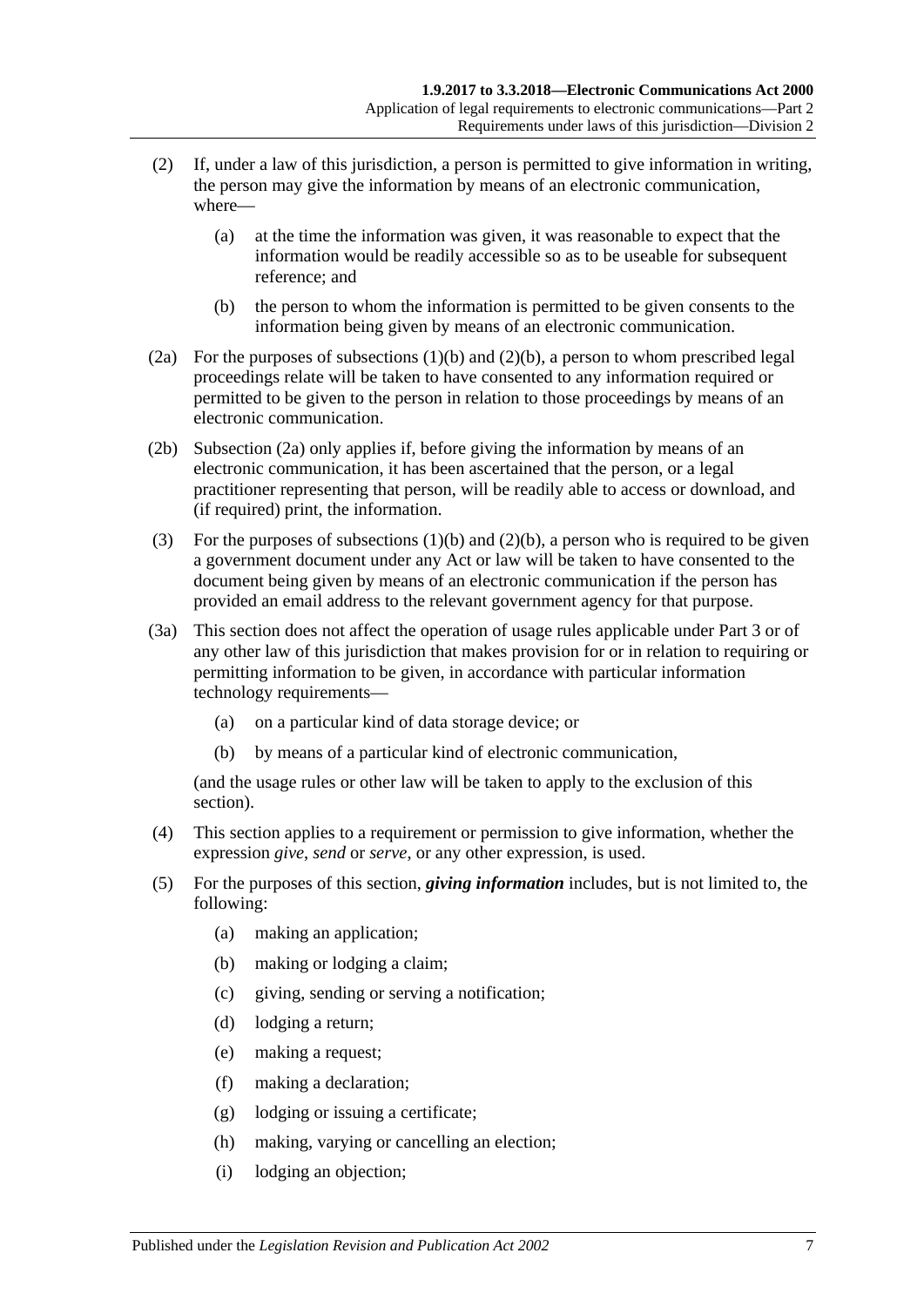(j) giving a statement of reasons.

#### <span id="page-7-4"></span><span id="page-7-0"></span>**9—Signatures**

- <span id="page-7-1"></span>(1) If, under a law of this jurisdiction, the signature of a person is required, that requirement is taken to have been met in relation to an electronic communication if—
	- (a) a method is used to identify the person and to indicate the person's intention in respect of the information communicated; and
	- (b) the method used was either—
		- (i) as reliable as appropriate for the purpose for which the electronic communication was generated or communicated, in the light of all the circumstances, including any relevant agreement; or
		- (ii) proven in fact to have fulfilled the functions described in [paragraph](#page-7-1) (a), by itself or together with further evidence; and
	- (c) the person to whom the signature is required to be given consents to that requirement being met by way of the use of the method mentioned in [paragraph](#page-7-1) (a).
- <span id="page-7-3"></span><span id="page-7-2"></span>(1a) For the purposes of [subsection](#page-7-2)  $(1)(c)$ , a person to whom prescribed legal proceedings relate to whom a signature is required to be given will be taken to have consented to that requirement being met in relation to those proceedings by way of the use of the method mentioned in [subsection](#page-7-1) (1)(a).
- (1b) [Subsection \(1a\)](#page-7-3) only applies if, before communicating by means of an electronic communication information in respect of which the signature of a person is required, it has been ascertained that the person to whom the signature is required to be given, or a legal practitioner representing that person, will be readily able to access or download, and (if required) print, the information.
- (2) For the purposes of [subsection](#page-7-2)  $(1)(c)$ , a person who is required to be given a signed government document under any Act or law will be taken to have consented to the signature requirement being met by way of the use of the method mentioned in [subsection](#page-7-1)  $(1)(a)$ .
- (2a) This section does not affect the operation of usage rules applicable under [Part 3](#page-14-1) or of any other law of this jurisdiction that makes provision for or in relation to requiring—
	- (a) an electronic communication to contain an electronic signature (however described); or
	- (b) an electronic communication to contain a unique identification in an electronic form; or
	- (c) a particular method to be used in relation to an electronic communication to identify the originator of the communication and to indicate the originator's intention in respect of the information communicated,

(and the usage rules or other law will be taken to apply to the exclusion of this section).

(3) The reference in [subsection](#page-7-4) (1) to a law that requires a signature includes a reference to a law that provides consequences for the absence of a signature.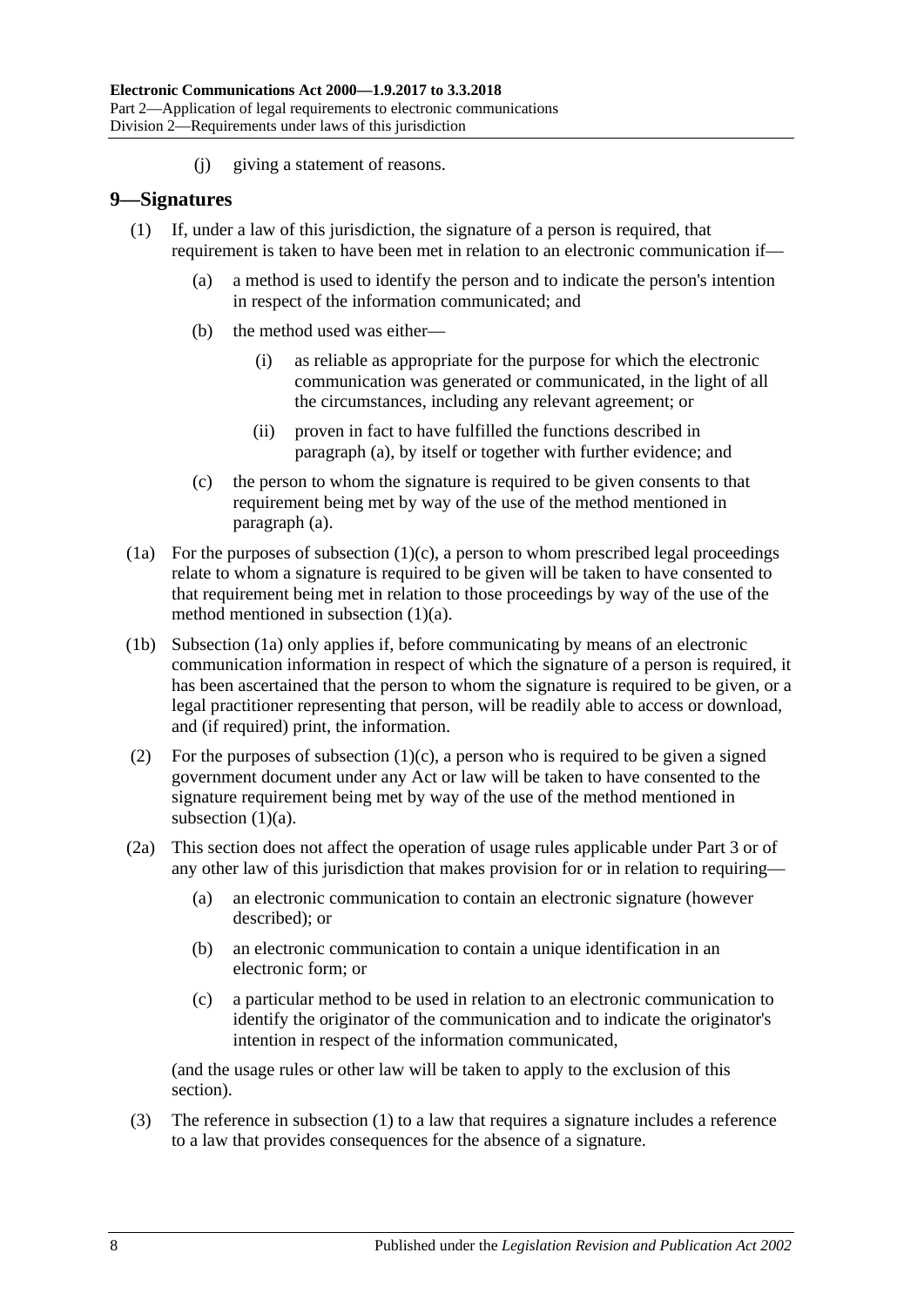### <span id="page-8-0"></span>**10—Production of document**

- (1) If, under a law of this jurisdiction, a person is required to produce a document that is in the form of paper, an article or other material, that requirement is taken to have been met if the person produces, by means of an electronic communication, an electronic form of the document, where—
	- (a) having regard to all the relevant circumstances at the time the communication was sent, the method of generating the electronic form of the document provided a reliable means of assuring the maintenance of the integrity of the information contained in the document; and
	- (b) at the time the communication was sent, it was reasonable to expect that the information contained in the electronic form of the document would be readily accessible so as to be useable for subsequent reference; and
	- (c) the person to whom the document is required to be produced consents to the production, by means of an electronic communication, of an electronic form of the document.
- <span id="page-8-1"></span>(2) If, under a law of this jurisdiction, a person is permitted to produce a document that is in the form of paper, an article or other material, then, instead of producing the document in that form, the person may produce, by means of an electronic communication, an electronic form of the document, where—
	- (a) having regard to all the relevant circumstances at the time the communication was sent, the method of generating the electronic form of the document provided a reliable means of assuring the maintenance of the integrity of the information contained in the document; and
	- (b) at the time the communication was sent, it was reasonable to expect that the information contained in the electronic form of the document would be readily accessible so as to be useable for subsequent reference; and
	- (c) the person to whom the document is permitted to be produced consents to the production, by means of an electronic communication, of an electronic form of the document.
- <span id="page-8-3"></span><span id="page-8-2"></span>(2a) For the purposes of [subsections](#page-8-1)  $(1)(c)$  and  $(2)(c)$ , a person to whom prescribed legal proceedings relate will be taken to have consented to the production of a document required or permitted to be produced in relation to those proceedings by means of an electronic communication.
- (2b) [Subsection \(2a\)](#page-8-3) only applies if, before producing a document by means of an electronic communication, it has been ascertained that the person, or a legal practitioner representing that person, will be readily able to access or download, and (if required) print, the document.
- (3) For the purposes of this section, the integrity of information contained in a document is maintained if, and only if, the information has remained complete and unaltered, apart from—
	- (a) the addition of any endorsement; or
	- (b) any immaterial change,

which arises in the normal course of communication, storage or display.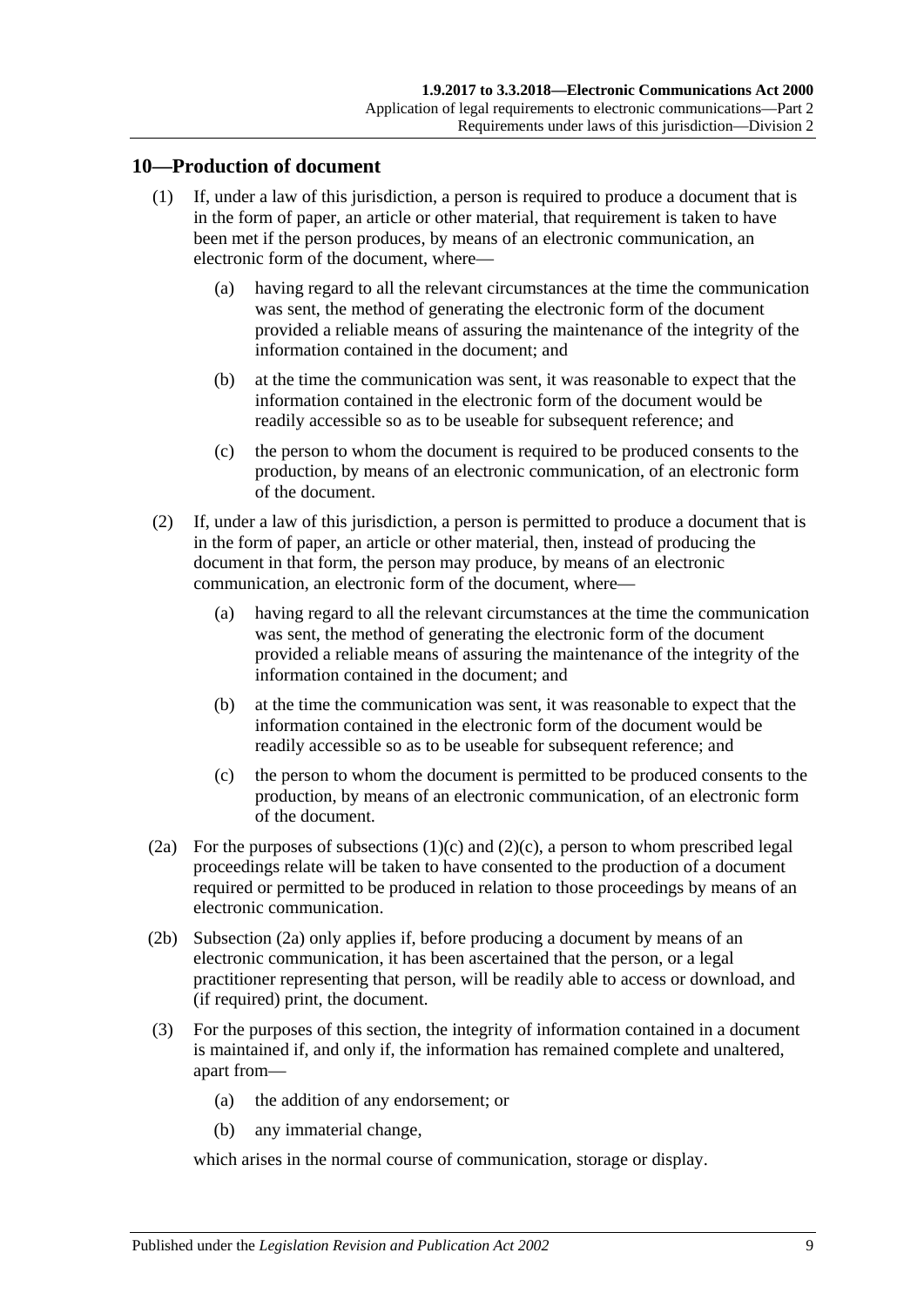- (4) For the purposes of [subsections](#page-8-1)  $(1)(c)$  and  $(2)(c)$ , a person to whom a government document is required to be produced for inspection will be taken to have consented to the document being produced by means of an electronic communication.
- (4a) This section does not affect the operation of usage rules applicable under [Part 3](#page-14-1) or of any other law of this jurisdiction that makes provision for or in relation to requiring or permitting electronic forms of documents to be produced, in accordance with particular information technology requirements—
	- (a) on a particular kind of data storage device; or
	- (b) by means of a particular kind of electronic communication,

(and the usage rules or other law will be taken to apply to the exclusion of this section).

## <span id="page-9-0"></span>**11—Retention of information and documents**

- (1) If, under a law of this jurisdiction, a person is required to record information in writing, that requirement is taken to have been met if the person records the information in electronic form, where—
	- (a) at the time of the recording of the information, it was reasonable to expect that the information would be readily accessible so as to be useable for subsequent reference; and
	- (b) if the regulations require that the information be recorded on a particular kind of data storage device—that requirement has been met.
- <span id="page-9-1"></span>(2) If, under a law of this jurisdiction, a person is required to retain, for a particular period, a document that is in the form of paper, an article or other material, that requirement is taken to have been met if the person retains, or causes another person to retain, an electronic form of the document throughout that period, where—
	- (a) having regard to all the relevant circumstances at the time of the generation of the electronic form of the document, the method of generating the electronic form of the document provided a reliable means of assuring the maintenance of the integrity of the information contained in the document; and
	- (b) at the time of the generation of the electronic form of the document, it was reasonable to expect that the information contained in the electronic form of the document would be readily accessible so as to be useable for subsequent reference; and
	- (c) if the regulations require that the electronic form of the document be retained on a particular kind of data storage device—that requirement has been met throughout that period.
- (3) For the purposes of [subsection](#page-9-1) (2), the integrity of information contained in a document is maintained if, and only if, the information has remained complete and unaltered, apart from—
	- (a) the addition of any endorsement; or
	- (b) any immaterial change,

which arises in the normal course of communication, storage or display.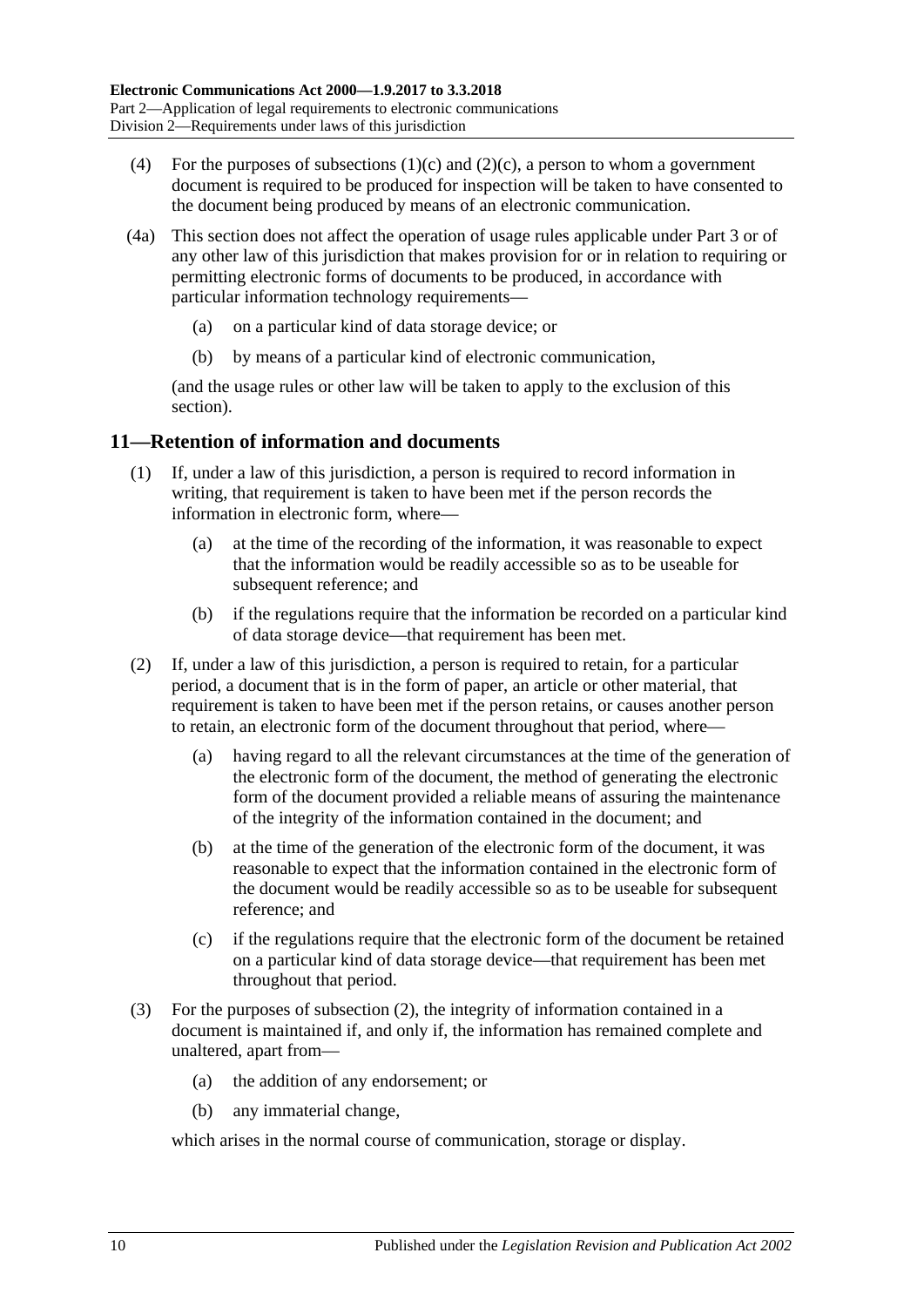- <span id="page-10-3"></span><span id="page-10-2"></span>(4) If, under a law of this jurisdiction, a person (the *first person*) is required to retain, for a particular period, information that was the subject of an electronic communication, that requirement is taken to have been met if the first person retains, or causes another person to retain, in electronic form, the information throughout that period, where—
	- (a) at the time of commencement of the retention of the information, it was reasonable to expect that the information would be readily accessible so as to be useable for subsequent reference; and
	- (b) having regard to all the relevant circumstances at the time of commencement of the retention of the information, the method of retaining the information in electronic form provided a reliable means of assuring the maintenance of the integrity of the information contained in the electronic communication; and
	- (c) throughout that period, the first person also retains, or causes the other person to retain, in electronic form, such additional information obtained by the first person as is sufficient to enable the identification of the following:
		- (i) the origin of the electronic communication;
		- (ii) the destination of the electronic communication;
		- (iii) the time when the electronic communication was sent;
		- (iv) the time when the electronic communication was received; and
	- (d) at the time of commencement of the retention of the additional information covered by [paragraph](#page-10-2) (c), it was reasonable to expect that the additional information would be readily accessible so as to be useable for subsequent reference; and
	- (e) if the regulations require that the information be retained on a particular kind of data storage device—that requirement has been met throughout that period.
- (5) For the purposes of [subsection](#page-10-3) (4), the integrity of information that was the subject of an electronic communication is maintained if, and only if, the information has remained complete and unaltered, apart from—
	- (a) the addition of any endorsement; or
	- (b) any immaterial change,

which arises in the normal course of communication, storage or display.

## <span id="page-10-0"></span>**Division 3—Other provisions relating to laws of this jurisdiction**

#### <span id="page-10-4"></span><span id="page-10-1"></span>**13—Time of dispatch**

- (1) For the purposes of a law of this jurisdiction, unless otherwise agreed between the originator and the addressee of an electronic communication, the time of dispatch of the electronic communication is—
	- (a) the time when the electronic communication leaves an information system under the control of the originator or of the party who sent it on behalf of the originator; or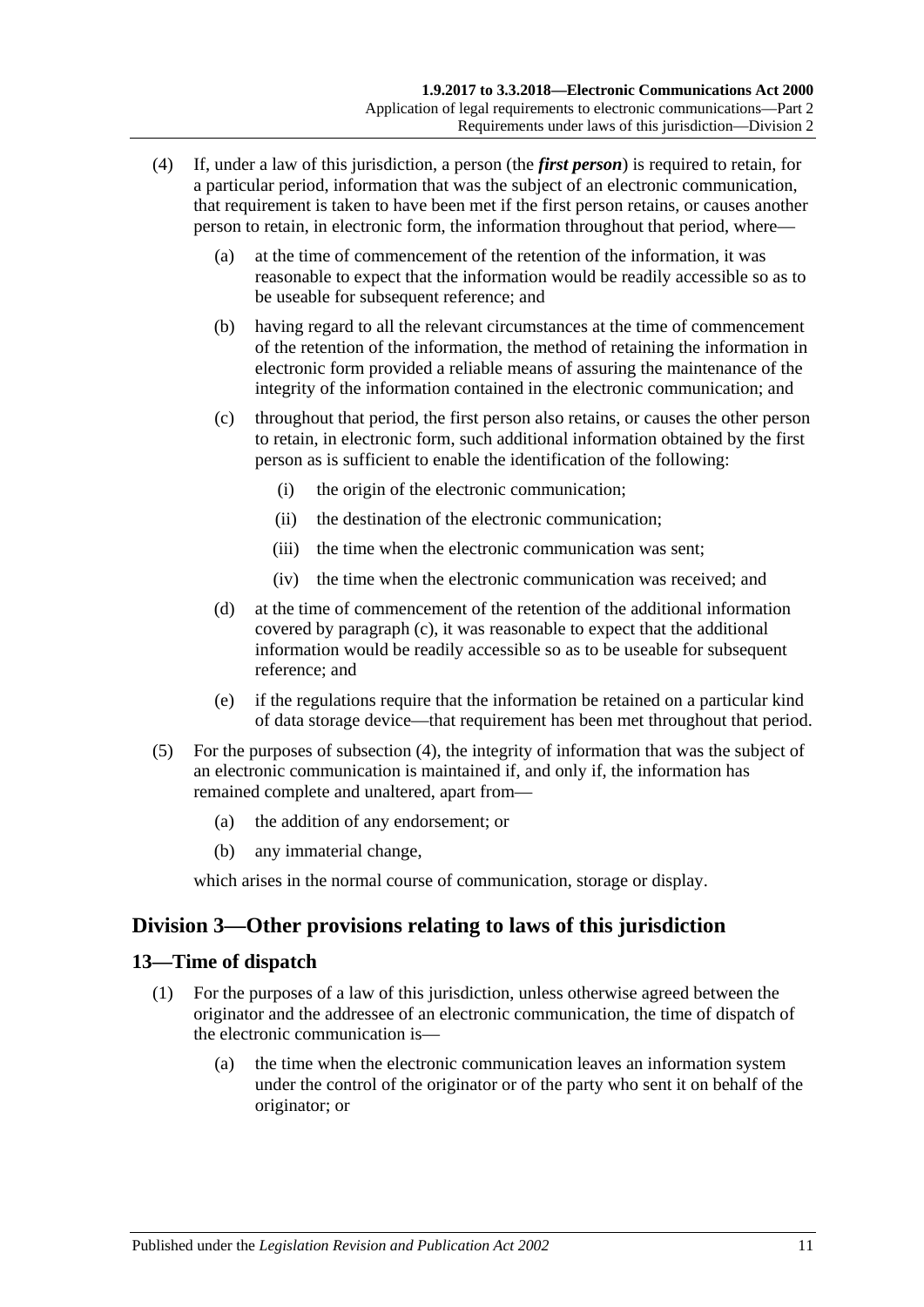<span id="page-11-2"></span>(b) if the electronic communication has not left an information system under the control of the originator or of the party who sent it on behalf of the originator—the time when the electronic communication is received by the addressee.

**Note—**

[Paragraph](#page-11-2) (b) would apply to a case where the parties exchange electronic communications through the same information system.

(2) [Subsection](#page-10-4) (1) applies even though the place where the information system supporting an electronic address is located may be different from the place where the electronic communication is taken to have been dispatched under [section](#page-11-1) 13B.

#### <span id="page-11-3"></span><span id="page-11-0"></span>**13A—Time of receipt**

- (1) For the purposes of a law of this jurisdiction, unless otherwise agreed between the originator and the addressee of an electronic communication—
	- (a) the time of receipt of the electronic communication is the time when the electronic communication becomes capable of being retrieved by the addressee at an electronic address designated by the addressee; or
	- (b) the time of receipt of the electronic communication at another electronic address of the addressee is the time when both—
		- (i) the electronic communication has become capable of being retrieved by the addressee at that address; and
		- (ii) the addressee has become aware that the electronic communication has been sent to that address.
- (2) For the purposes of [subsection](#page-11-3) (1), unless otherwise agreed between the originator and the addressee of the electronic communication, it is to be assumed that the electronic communication is capable of being retrieved by the addressee when it reaches the addressee's electronic address.
- (3) [Subsection](#page-11-3) (1) applies even though the place where the information system supporting an electronic address is located may be different from the place where the electronic communication is taken to have been received under [section](#page-11-1) 13B.

#### <span id="page-11-4"></span><span id="page-11-1"></span>**13B—Place of dispatch and place of receipt**

- (1) For the purposes of a law of this jurisdiction, unless otherwise agreed between the originator and the addressee of an electronic communication—
	- (a) the electronic communication is taken to have been dispatched at the place where the originator has its place of business; and
	- (b) the electronic communication is taken to have been received at the place where the addressee has its place of business.
- (2) For the purposes of the application of [subsection](#page-11-4) (1) to an electronic communication—
	- (a) a party's place of business is assumed to be the location indicated by that party, unless another party demonstrates that the party making the indication does not have a place of business at that location; and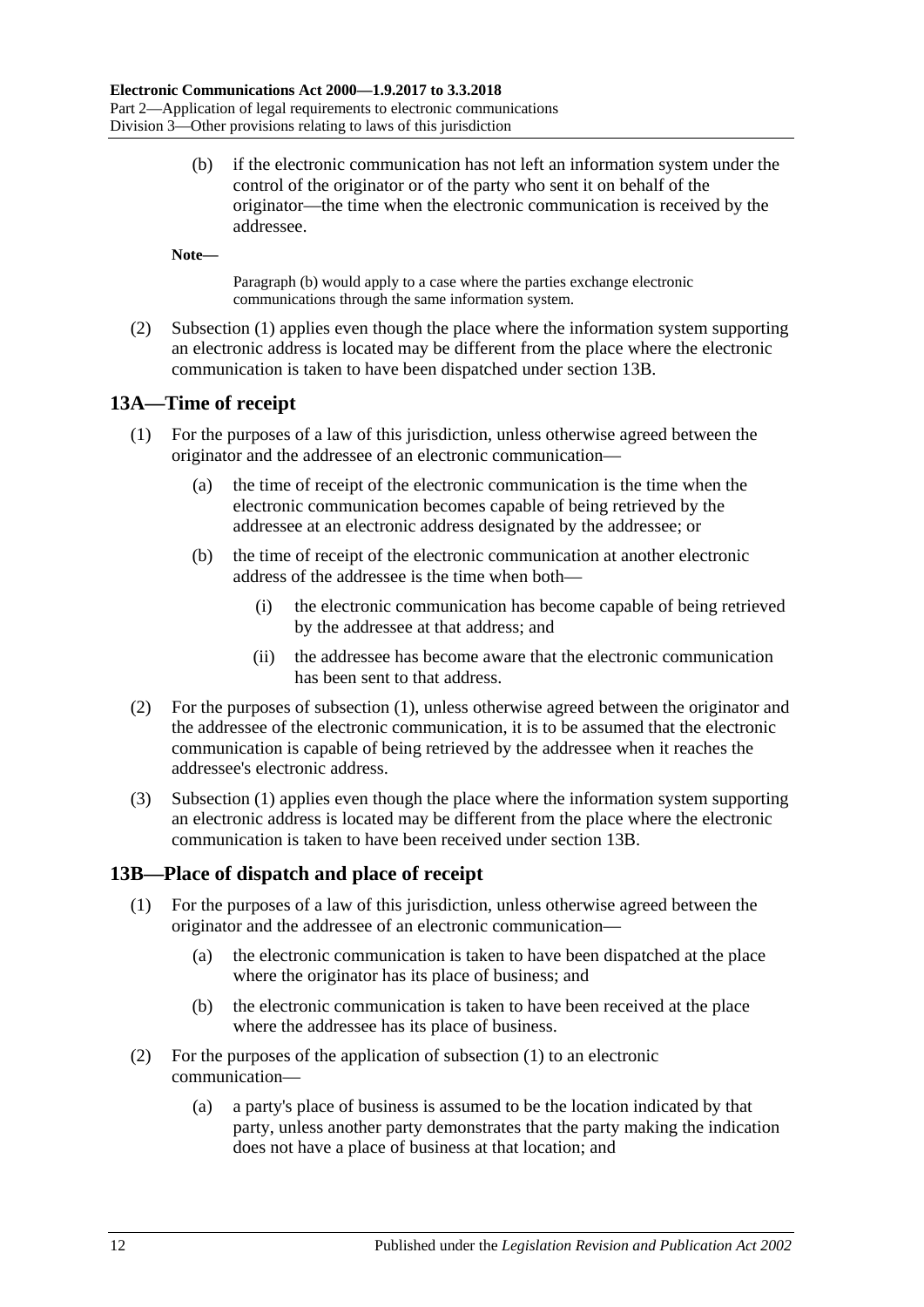- (b) if a party has not indicated a place of business and has only 1 place of business, it is to be assumed that that place is the party's place of business; and
- <span id="page-12-3"></span>(c) if a party has not indicated a place of business and has more than 1 place of business, the place of business is that which has the closest relationship to the underlying transaction, having regard to the circumstances known to or contemplated by the parties at any time before or at the conclusion of the transaction; and
- (d) if a party has not indicated a place of business and has more than 1 place of business, but [paragraph](#page-12-3) (c) does not apply—it is to be assumed that the party's principal place of business is the party's only place of business; and
- (e) if a party is a natural person and does not have a place of business—it is to be assumed that the party's place of business is the place of the party's habitual residence.
- (3) A location is not a place of business merely because that is—
	- (a) where equipment and technology supporting an information system used by a party are located; or
	- (b) where the information system may be accessed by other parties.
- (4) The sole fact that a party makes use of a domain name or electronic mail address connected to a specific country does not create a presumption that its place of business is located in that country.

## <span id="page-12-4"></span><span id="page-12-0"></span>**14—Attribution of electronic communications**

- (1) For the purposes of a law of this jurisdiction, unless otherwise agreed between the purported originator and the addressee of an electronic communication, the purported originator of the electronic communication is bound by that communication only if the communication was sent by the purported originator or with the authority of the purported originator.
- (2) [Subsection](#page-12-4) (1) does not affect the operation of a law of this jurisdiction that makes provision for—
	- (a) conduct engaged in by a person within the scope of the person's actual or apparent authority to be attributed to another person; or
	- (b) a person to be bound by conduct engaged in by another person within the scope of the other person's actual or apparent authority.

## <span id="page-12-1"></span>**Part 2A—Additional provisions applying to contracts involving electronic communications**

## <span id="page-12-2"></span>**14A—Application and operation of Part**

This Part applies to the use of electronic communications in connection with the formation or performance of a contract between parties where the proper law of the contract is (or would on its formation be) the law of this jurisdiction, and so applies—

(a) whether some or all of the parties are located within Australia or elsewhere; and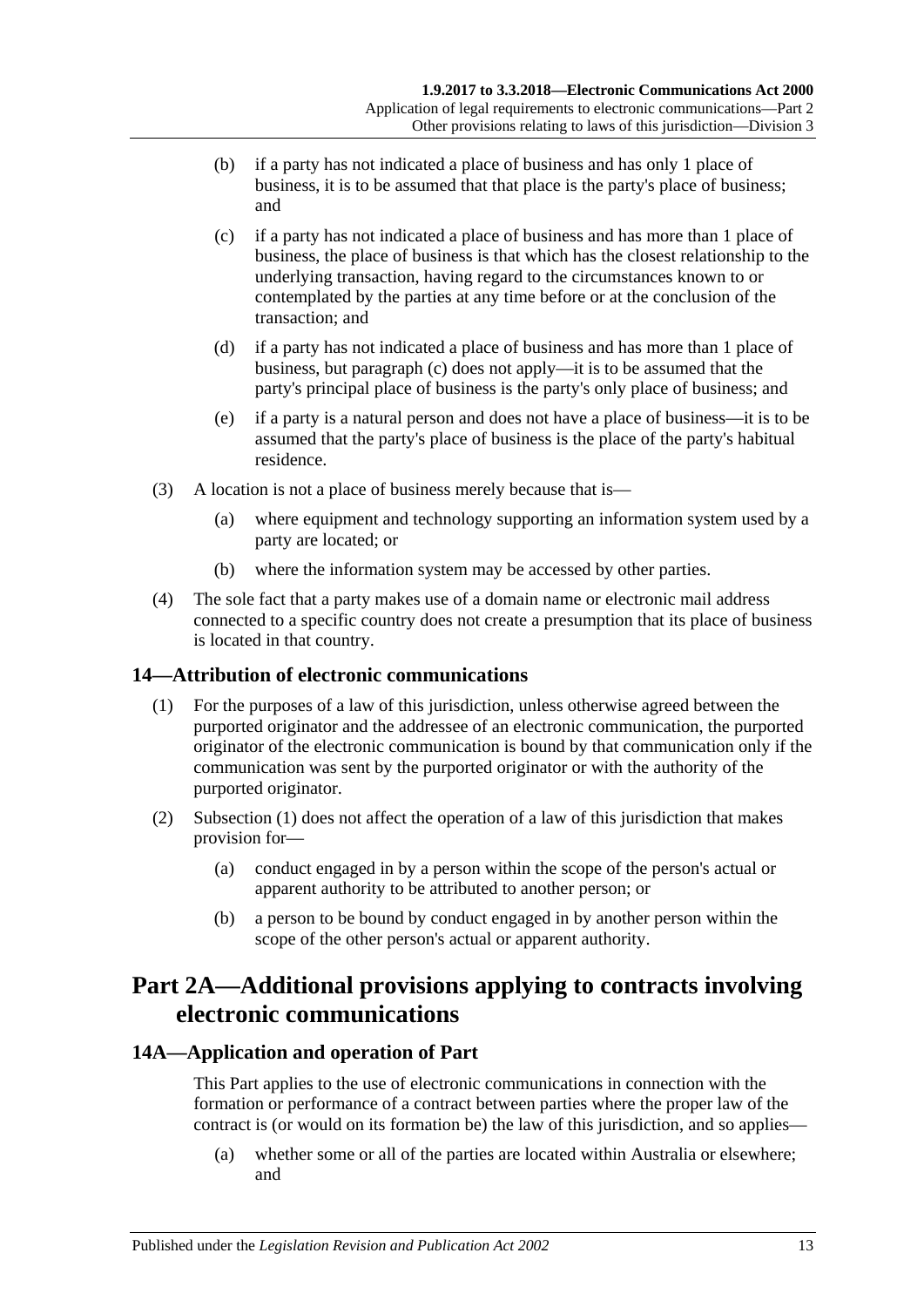(b) whether the contract is for business purposes, for personal, family or household purposes, or for other purposes.

### <span id="page-13-3"></span><span id="page-13-0"></span>**14B—Invitation to treat regarding contracts**

- (1) A proposal to form a contract made through 1 or more electronic communications that—
	- (a) is not addressed to 1 or more specific parties; and
	- (b) is generally accessible to parties making use of information systems,

is to be considered as an invitation to make offers, unless it clearly indicates the intention of the party making the proposal to be bound in case of acceptance.

(2) [Subsection](#page-13-3) (1) extends to proposals that make use of interactive applications for the placement of orders through information systems.

### <span id="page-13-1"></span>**14C—Use of automated message systems for contract formation—non-intervention of natural person**

A contract formed by—

- (a) the interaction of an automated message system and a natural person; or
- (b) the interaction of automated message systems,

is not invalid, void or unenforceable on the sole ground that no natural person reviewed or intervened in each of the individual actions carried out by the automated message systems or the resulting contract.

#### <span id="page-13-2"></span>**14D—Error in electronic communications regarding contracts**

- (1) This section applies in relation to a statement, declaration, demand, notice or request, including an offer and the acceptance of an offer, that the parties are required to make or choose to make in connection with the formation or performance of a contract.
- $(2)$  If—
	- (a) a natural person makes an input error in an electronic communication exchanged with the automated message system of another party; and
	- (b) the automated message system does not provide the person with an opportunity to correct the error,

the person, or the party on whose behalf the person was acting, has the right to withdraw the portion of the electronic communication in which the input error was made if—

- (c) the person, or the party on whose behalf the person was acting, notifies the other party of the error as soon as possible after having learned of the error and indicates that he or she made an error in the electronic communication; and
- (d) the person, or the party on whose behalf the person was acting, has not used or received any material benefit or value from the goods or services, if any, received from the other party.
- (3) The right of withdrawal of a portion of an electronic communication under this section is not of itself a right to rescind or otherwise terminate a contract.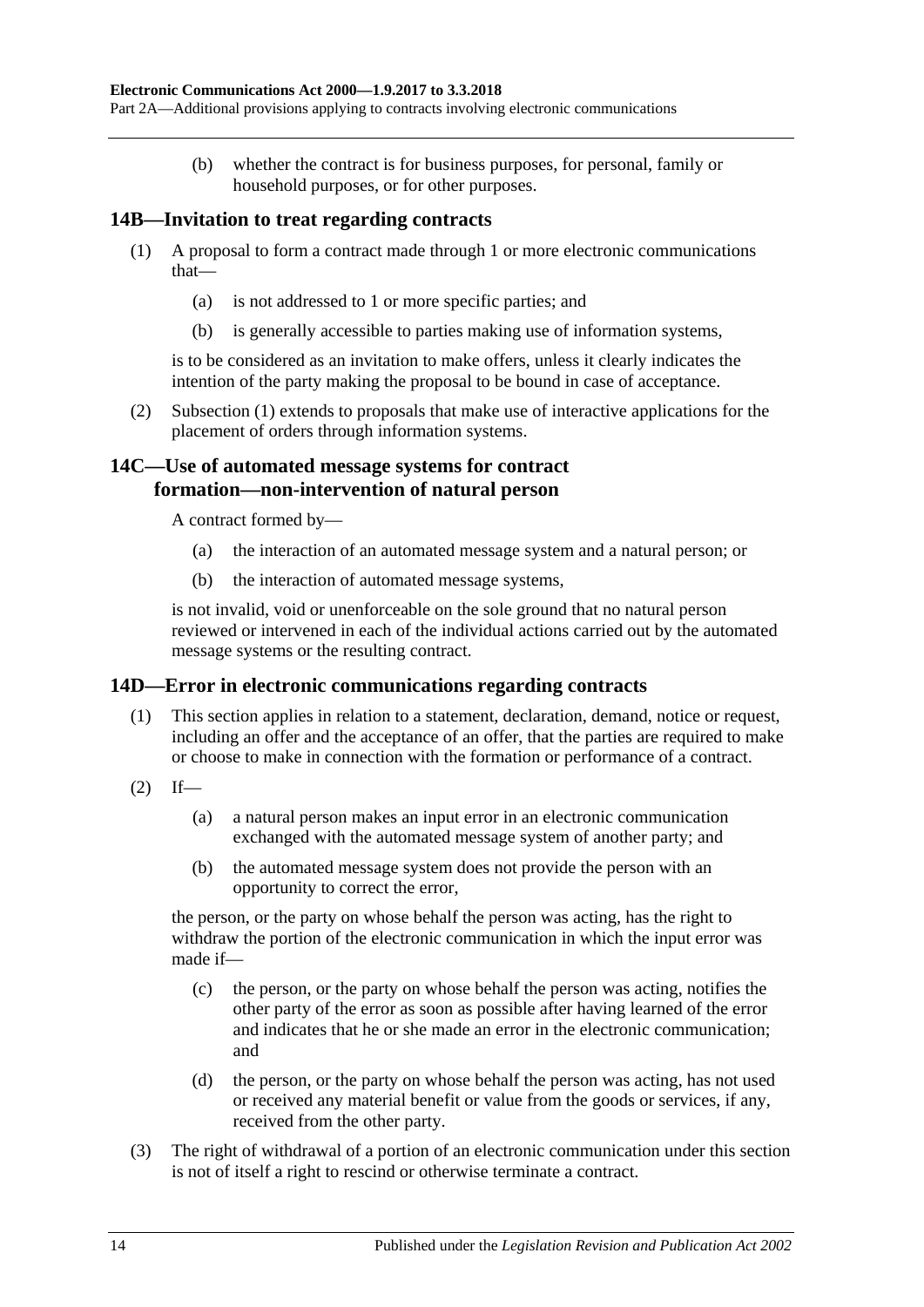(4) The consequences (if any) of the exercise of the right of withdrawal of a portion of an electronic communication under this section are to be determined in accordance with any applicable rule of law.

**Note—**

In some circumstances the withdrawal of a portion of an electronic communication may invalidate the entire communication or render it ineffective for the purposes of contract formation (see paragraph 241 of the UNCITRAL explanatory note for the United Nations Convention on the Use of Electronic Communications in International Contracts).

### <span id="page-14-4"></span><span id="page-14-0"></span>**14E—Application of Act in relation to contracts**

- (1) Subject to [subsection](#page-14-3) (2), the provisions of [sections](#page-5-3) 7, [13,](#page-10-1) [13A](#page-11-0) and [13B](#page-11-1) apply to—
	- (a) a transaction constituted by or relating to a contract; or
	- (b) an electronic communication relating to the formation or performance of a contract,

in the same way as they apply to a transaction or electronic communication referred to in that Part, and so apply as if the words "For the purposes of a law of this jurisdiction" and "under a law of this jurisdiction" were omitted.

- <span id="page-14-3"></span>(2) However, this Part (including [subsection](#page-14-4) (1)) does not apply to or in relation to a contract to the extent that—
	- (a) [Part 2](#page-5-1) would of its own force have the same effect as this Part if this Part applied; or
	- (b) a law of another State or Territory (that is in substantially the same terms as [Part 2\)](#page-5-1) would of its own force have the same effect as this Part if this Part applied.

#### **Note—**

This section applies provisions o[f Part 2](#page-5-1) to contracts or proposed contracts to the extent (if any) that those provisions do not apply merely because they are expressed to apply in relation to "a law of this jurisdiction". This section also disapplies the provisions of [Part](#page-12-1) 2A to the extent that [Part 2](#page-5-1) would apply of its own force. An example where [Part 2](#page-5-1) may not apply of its own force is where a contract is being negotiated in a State or Territory from a supplier located overseas.

## <span id="page-14-1"></span>**Part 3—Issue of government documents by approved information system**

#### <span id="page-14-2"></span>**15—Application of Part**

- (1) Subject to [subsection](#page-14-5) (2), a government document may be issued by means of electronic communication in accordance with this Part or in any other manner that is not prohibited by law.
- <span id="page-14-5"></span>(2) If an Act provides for the issue of a government document only in the form of a physical document or item, the document may only be issued by means of electronic communication in accordance with this Part.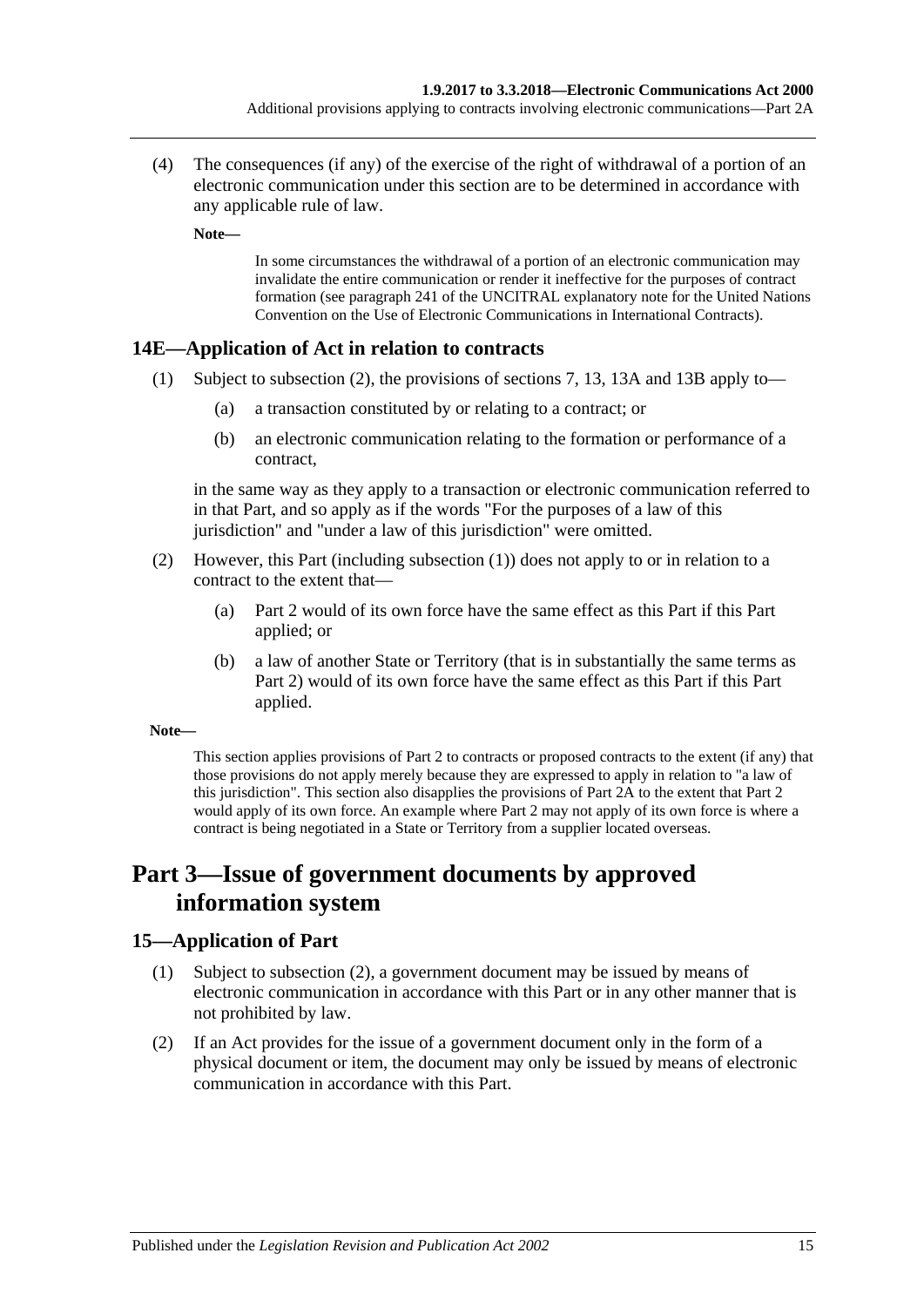- (3) For the purposes of [subsection](#page-14-5) (2), an Act will be taken to provide for the issue of a government document only in the form of a physical document or item if (and only  $if)$ —
	- (a) the Act expressly provides (by whatever form of words) that the government document may not be issued in electronic form; or
	- (b) it is only possible to deal with the government document in the manner required by the Act if the document is in the form of a physical document or item.
- (4) Subject to [subsection](#page-15-5) (5), this Part has effect despite the provisions of any other Act.
- <span id="page-15-5"></span>(5) If an Act specifically provides for the application of this Part to government documents issued under the Act, this Part has effect subject to the provisions of that Act.

#### <span id="page-15-0"></span>**16—Minister may approve means of issue**

- <span id="page-15-3"></span>(1) The Minister may approve—
	- (a) 1 or more information systems for the issue, by means of electronic communication, of government documents in accordance with this Part; and
	- (b) rules relating to the use of an approved information system.
- <span id="page-15-4"></span>(2) Nothing prevents an approved information system from being used for the purposes of other electronic communications of a class approved by the Minister.
- <span id="page-15-6"></span>(3) If the Minister approves an information system under this section, the Minister must specify in the approval the kinds of modifications or updates to the information system that will require further approval of the Minister.
- (4) Except as provided in an approval in accordance with [subsection](#page-15-6) (3), any modifications or updates to an approved information system will not require a further approval of the Minister (and the information system will be taken to continue to be an approved information system regardless of the modifications or updates).
- (5) The Minister may vary or revoke usage rules as the Minister thinks fit.

#### <span id="page-15-1"></span>**17—Approval for electronic issue of government document**

A responsible Minister in relation to a government document may approve the issue of such a document by means of an approved information system in accordance with this Part.

#### <span id="page-15-2"></span>**18—Electronic issue authorised if approved and consent given**

A government document may be issued by means of an approved information system if—

- (a) the responsible Minister in relation to the document has given approval under [section](#page-15-1) 17 for the document being issued by such means; and
- (b) the person to whom the document is to be issued has requested or consented to the document being issued by such means.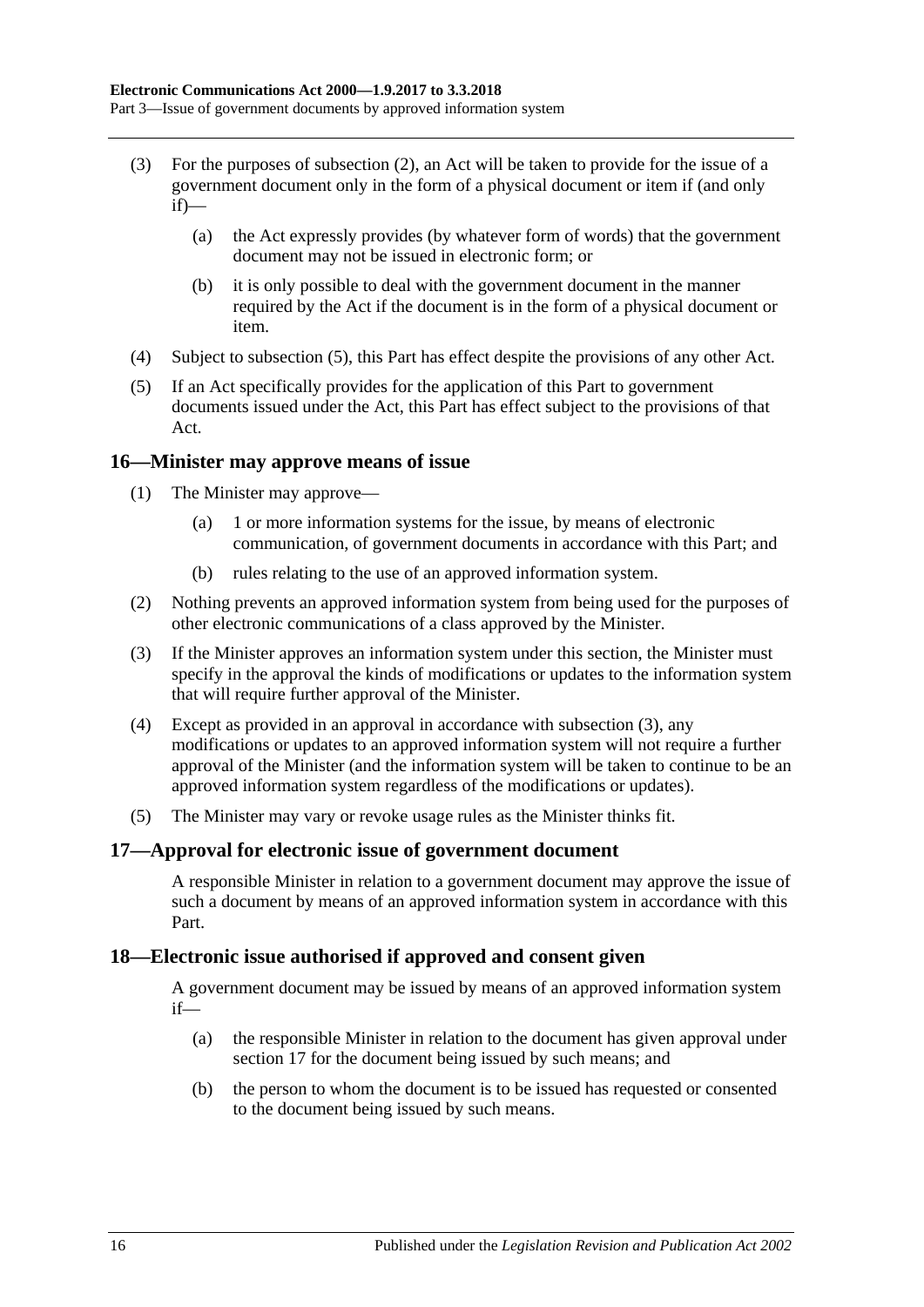#### <span id="page-16-0"></span>**19—Usage rules must be complied with**

A government document that is issued by means of an approved information system may be displayed, carried, produced, surrendered, updated and otherwise dealt with in accordance with the usage rules applying to that approved information system at the time the document is displayed, carried, produced, surrendered, updated and otherwise dealt with.

#### <span id="page-16-1"></span>**20—Prescribed modifications**

The regulations may provide, in relation to a government document issued under an Act, that the provisions of that Act apply with prescribed modifications in a case where the document is or is to be, issued by means of an approved information system in accordance with this Part.

#### <span id="page-16-2"></span>**21—Evidentiary**

- (1) In any proceedings, a certificate apparently signed by a Minister and certifying as to any approval given by that Minister under this Part is conclusive proof of the matters so certified.
- (2) In any proceedings, a certificate apparently signed by the Minister to whom the administration of this Act is committed and certifying that on a specified date a specified person requested or consented to a specified kind of government document being issued by means of an approved information system is proof, in the absence of proof to the contrary, of the matter so certified.

## <span id="page-16-3"></span>**Part 4—Miscellaneous**

#### <span id="page-16-4"></span>**22—Delegation**

- (1) The Minister may delegate any of the Minister's functions or powers under this Act.
- (2) A delegation under this section—
	- (a) must be in writing; and
	- (b) may be conditional or unconditional; and
	- (c) is revocable at will; and
	- (d) may, subject to any conditions of the instrument of delegation, be further delegated; and
	- (e) does not prevent the delegator from acting in any matter.

#### <span id="page-16-5"></span>**23—Regulations**

- (1) The Governor may make such regulations as are contemplated by, or necessary or expedient for the purposes of, this Act.
- (2) Regulations under this Act may—
	- (a) be of general application or limited application;
	- (b) make different provision according to the matters or circumstances to which they are expressed to apply;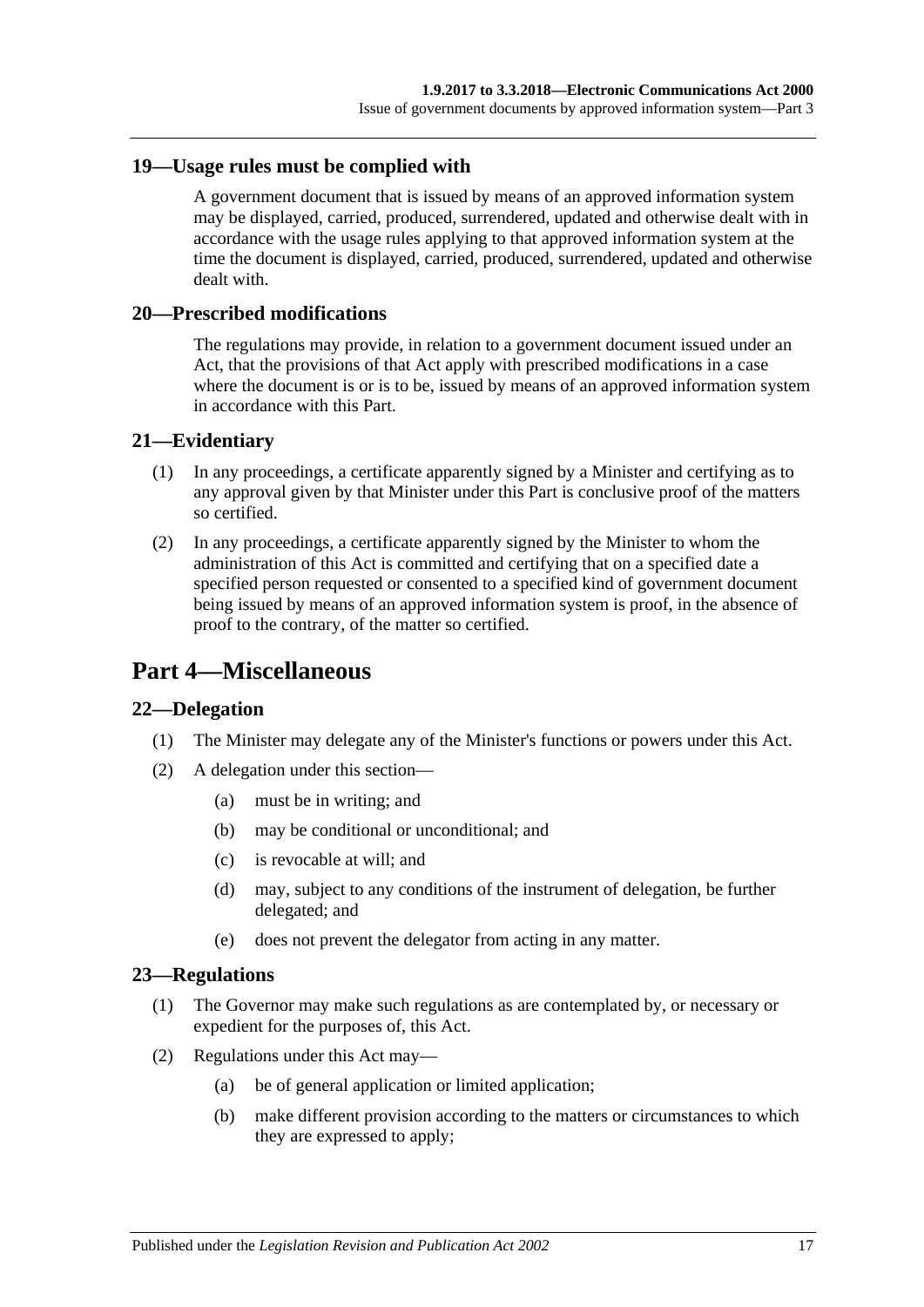(c) provide that a matter or thing in respect of which regulations may be made is to be determined according to the discretion of the Minister or another specified person.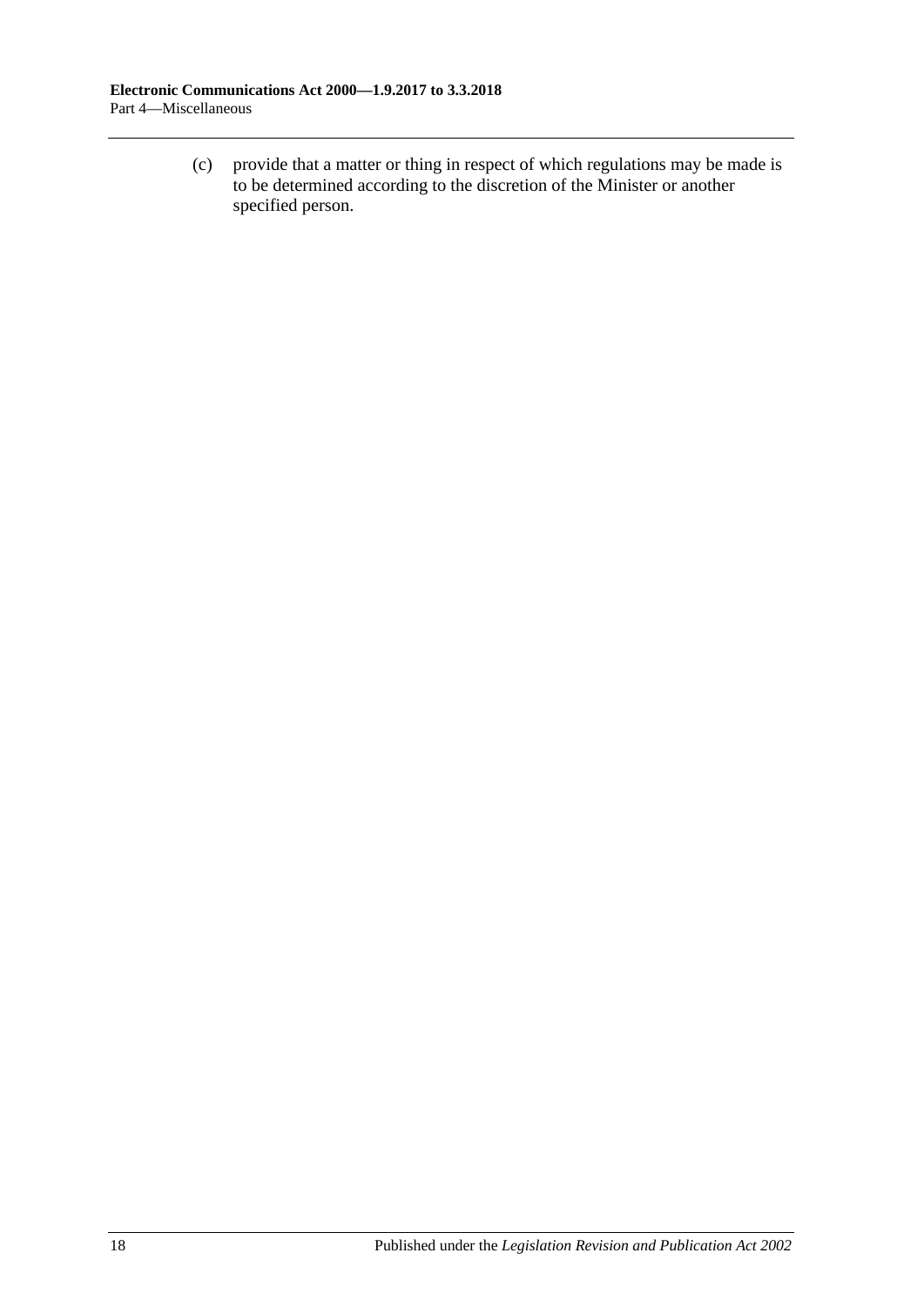## <span id="page-18-0"></span>**Legislative history**

### **Notes**

- Amendments of this version that are uncommenced are not incorporated into the text.
- Please note—References in the legislation to other legislation or instruments or to titles of bodies or offices are not automatically updated as part of the program for the revision and publication of legislation and therefore may be obsolete.
- Earlier versions of this Act (historical versions) are listed at the end of the legislative history.
- For further information relating to the Act and subordinate legislation made under the Act see the Index of South Australian Statutes or www.legislation.sa.gov.au.

## **Formerly**

*Electronic Transactions Act 2000*

## **Principal Act and amendments**

New entries appear in bold.

| Year No |    | Title                                                                    | Assent    | Commencement                                                                                             |
|---------|----|--------------------------------------------------------------------------|-----------|----------------------------------------------------------------------------------------------------------|
| 2000    | 72 | Electronic Transactions Act 2000                                         | 7.12.2000 | 1.11.2002 (Gazette 29.8.2002 p3212)                                                                      |
| 2011    | 28 | Electronic Transactions<br>(Miscellaneous) Amendment Act 2011            | 21.7.2011 | 1.3.2012 (Gazette 23.2.2012 p839)                                                                        |
| 2017 7  |    | <b>Statutes Amendment and Repeal</b><br>(Simplify) Act 2017              | 15.3.2017 | Pt 8 (ss $37-48$ )-1.9.2017 immediately<br>after the commencement of 9/2017<br>(Gazette 29.8.2017 p3795) |
| 2017 9  |    | <b>Electronic Transactions (Legal</b><br>Proceedings) Amendment Act 2017 | 11.4.2017 | 1.9.2017 (Gazette 29.8.2017 p3794)                                                                       |
| 2017    | 36 | Summary Procedure (Service)<br>Amendment Act 2017                        | 22.8.2017 | Sch 1 (cll $1-3$ ) $-4.3.2018$ ( <i>Gazette</i><br>23.1.2018 p283)                                       |

## **Provisions amended**

New entries appear in bold.

Entries that relate to provisions that have been deleted appear in italics.

| Provision      | How varied                                                     | Commencement |
|----------------|----------------------------------------------------------------|--------------|
| Long title     | amended by 7/2017 s 37                                         | 1.9.2017     |
| Pt1            |                                                                |              |
| s <sub>1</sub> | amended by 7/2017 s 38                                         | 1.9.2017     |
| s <sub>2</sub> | omitted under Legislation Revision and<br>Publication Act 2002 |              |
| s <sub>3</sub> | amended by 7/2017 s 39                                         | 1.9.2017     |
| s <sub>4</sub> |                                                                |              |
| s(4(1))        | s 4 redesignated as $s$ 4(1) by 28/2011 s 4                    | 1.3.2012     |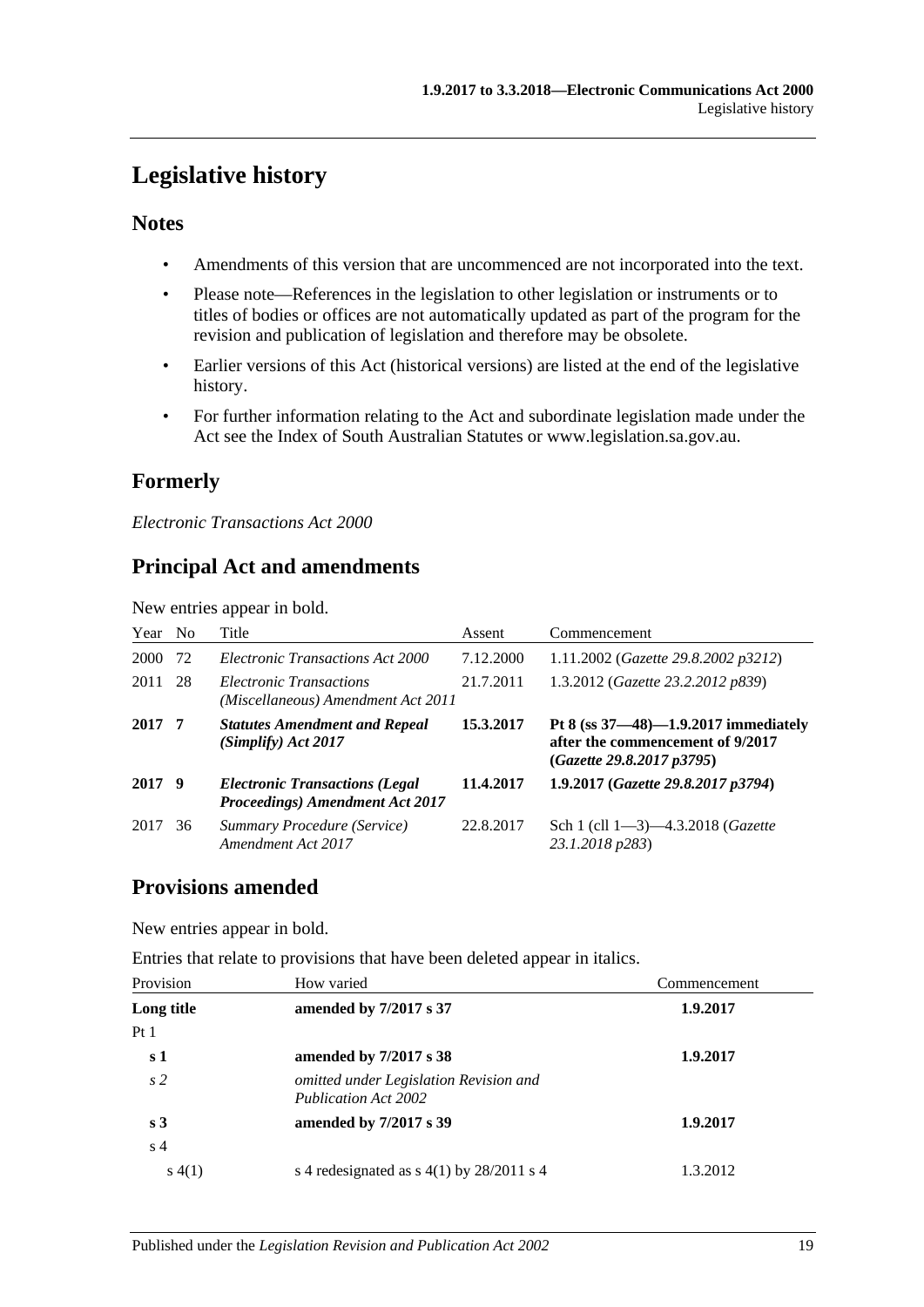|                                   | amended by 7/2017 s 40(1)                        | 1.9.2017                     |
|-----------------------------------|--------------------------------------------------|------------------------------|
|                                   | amended by 36/2017 Sch 1 cl 1                    | uncommenced-not incorporated |
| s(4(2)                            | inserted by 28/2011 s 4                          | 1.3.2012                     |
| s(4(3))                           | inserted by $7/2017$ s $40(2)$                   | 1.9.2017                     |
| s <sub>5</sub>                    |                                                  |                              |
| s 5(1)                            |                                                  |                              |
| addressee                         | inserted by $28/2011$ s $5(1)$                   | 1.3.2012                     |
| approved<br>information<br>system | inserted by $7/2017$ s $41(1)$                   | 1.9.2017                     |
| system                            | automated message inserted by $28/2011$ s $5(1)$ | 1.3.2012                     |
| government<br>agency              | inserted by $7/2017$ s $41(2)$                   | 1.9.2017                     |
| government<br>document            | inserted by $7/2017$ s $41(2)$                   | 1.9.2017                     |
| law of the<br>jurisdiction        | amended by 9/2017 s 4                            | 1.9.2017                     |
| originator                        | inserted by $28/2011$ s $5(2)$                   | 1.3.2012                     |
| performance                       | inserted by $28/2011$ s $5(2)$                   | 1.3.2012                     |
| place of business                 | substituted by $28/2011$ s $5(2)$                | 1.3.2012                     |
| responsible<br><b>Minister</b>    | inserted by $7/2017$ s $41(3)$                   | 1.9.2017                     |
| transaction                       | substituted by $28/2011$ s $5(3)$                | 1.3.2012                     |
|                                   | amended by 7/2017 s 41(4)                        | 1.9.2017                     |
| usage rules                       | inserted by $7/2017$ s $41(5)$                   | 1.9.2017                     |
| s 5(3)                            | inserted by $7/2017$ s $41(6)$                   | 1.9.2017                     |
| s <sub>6A</sub>                   | inserted by 28/2011 s 6                          | 1.3.2012                     |
| $s$ 6A(1)                         | amended by 7/2017 s 42                           | 1.9.2017                     |
| Pt 2                              |                                                  |                              |
| Pt 2 Div 1                        |                                                  |                              |
| heading                           | amended by 7/2017 s 43                           | 1.9.2017                     |
| s 7                               |                                                  |                              |
| s(7(2)                            | substituted by 7/2017 s 44                       | 1.9.2017                     |
| $s \, 7(3)$                       | deleted by 28/2011 s 7                           | 1.3.2012                     |
|                                   | inserted by 7/2017 s 44                          | 1.9.2017                     |
| $s \, 7(4)$                       | deleted by 28/2011 s 7                           | 1.3.2012                     |
| Pt $2$ Div $2$                    |                                                  |                              |
| s <sub>8</sub>                    |                                                  |                              |
| $s(2a)$ and $(2b)$                | inserted by 9/2017 s 5                           | 1.9.2017                     |
| s(3)                              | substituted by 7/2017 s 45                       | 1.9.2017                     |
| $s\,8(3a)$                        | inserted by 7/2017 s 45                          | 1.9.2017                     |
| s 9                               |                                                  |                              |
| $s \, 9(1)$                       | amended by 28/2011 s 8(1), (2)                   | 1.3.2012                     |
| $s$ 9(1a) and (1b)                | inserted by $9/2017 s 6$                         | 1.9.2017                     |